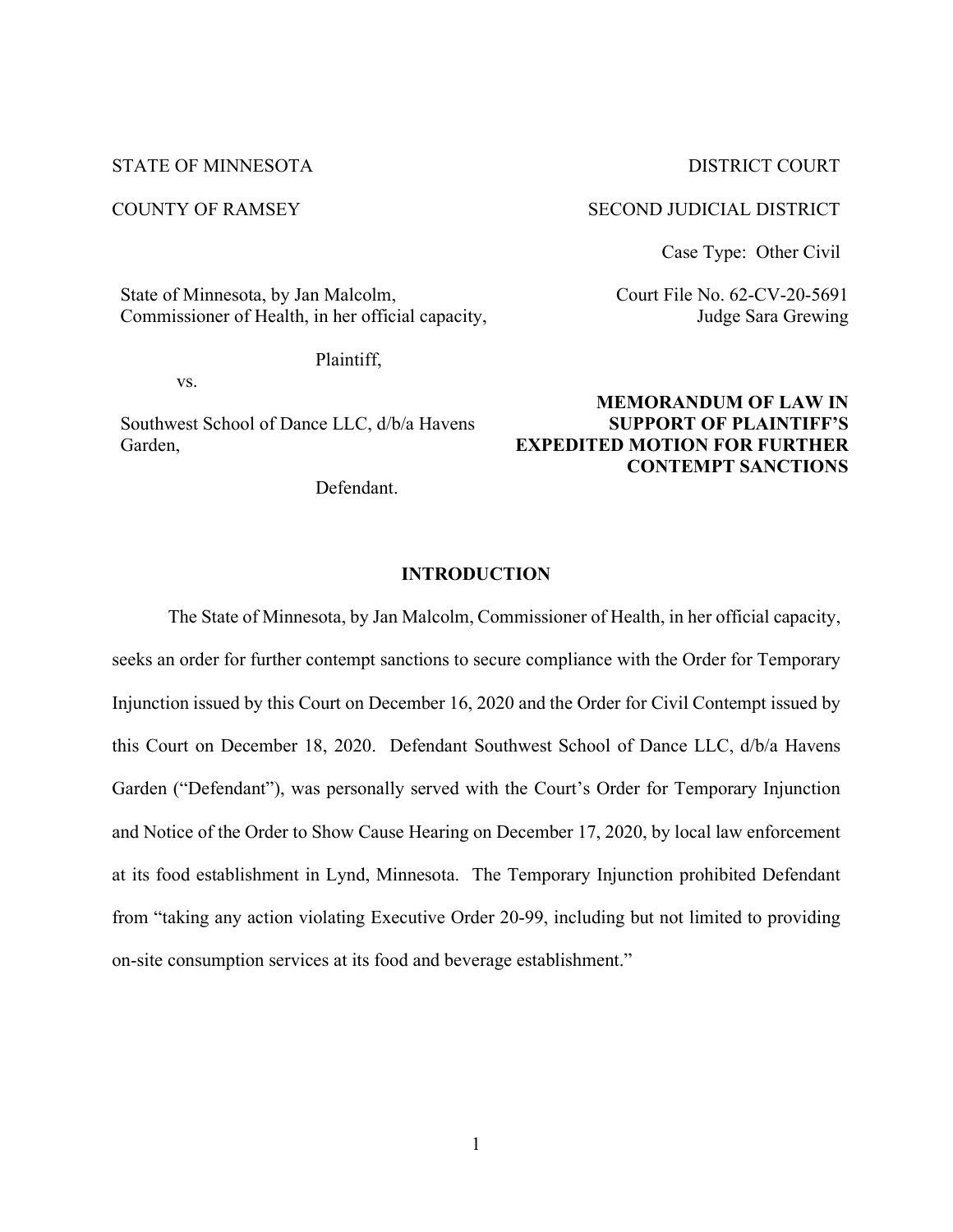Additionally, this Court held Defendant in constructive civil contempt on December 18, 2020, and ordered Defendant to "pay a fine of \$250 to the Clerk of the Ramsey County District Court for each day she is open in violation of the Court's Order, pursuant to Minn. Stat. § 588.10" beginning on December 19, 2020. Nevertheless, in total disregard for both of the Court's Orders, Defendant has continued to provide on-premises consumption of food and beverages to the public and will continue with this unlawful course of conduct absent this Court's intervention.

### **PROCEDURAL AND FACTUAL BACKGROUND**

On November 18, 2020, Minnesota Governor Tim Walz issued Emergency Executive Order 20-99, which, in relevant part, temporarily prohibits restaurants from offering on-premises consumption of food or beverages from 11:59 p.m. on November 20, 2020 through 11:59 p.m. on December [1](#page-1-0)8, 2020.<sup>1</sup> Despite these temporary restrictions, on November 19, 2020, Defendant posted on its Facebook page an advertisement for an event featuring live music, food, and an open mic on Friday, November 27, 2020, from 9 p.m. to 11 p.m. (Declaration of Jason Kloss, filed on Dec. 11, 2020 ("Kloss Decl.") at  $\P$  4.) On November 27, 2020, the local public health agency, Southwest Health and Human Services, conducted an onsite inspection of Havens Garden and observed approximately 80-100 people consuming food and beverages inside the food establishment in violation of Executive Order 20-99. (Kloss Decl. Ex. 3.) On December 9, 2020, Defendant received a Cease and Desist Order from the Minnesota Department of Health, which it disregarded and again opened its restaurant for on-premises dining. (Declaration of Mark Peloquin, filed Dec. 11, 2020 ("Peloquin Decl.") Ex. 1, 6.)

<span id="page-1-0"></span><sup>&</sup>lt;sup>1</sup> Emergency Executive Order 20-99 also encourages restaurants and bars to "offer food and beverage using delivery services, window service, walk-up service, drive-through service, or drive-up service," while the temporary restrictions are in place.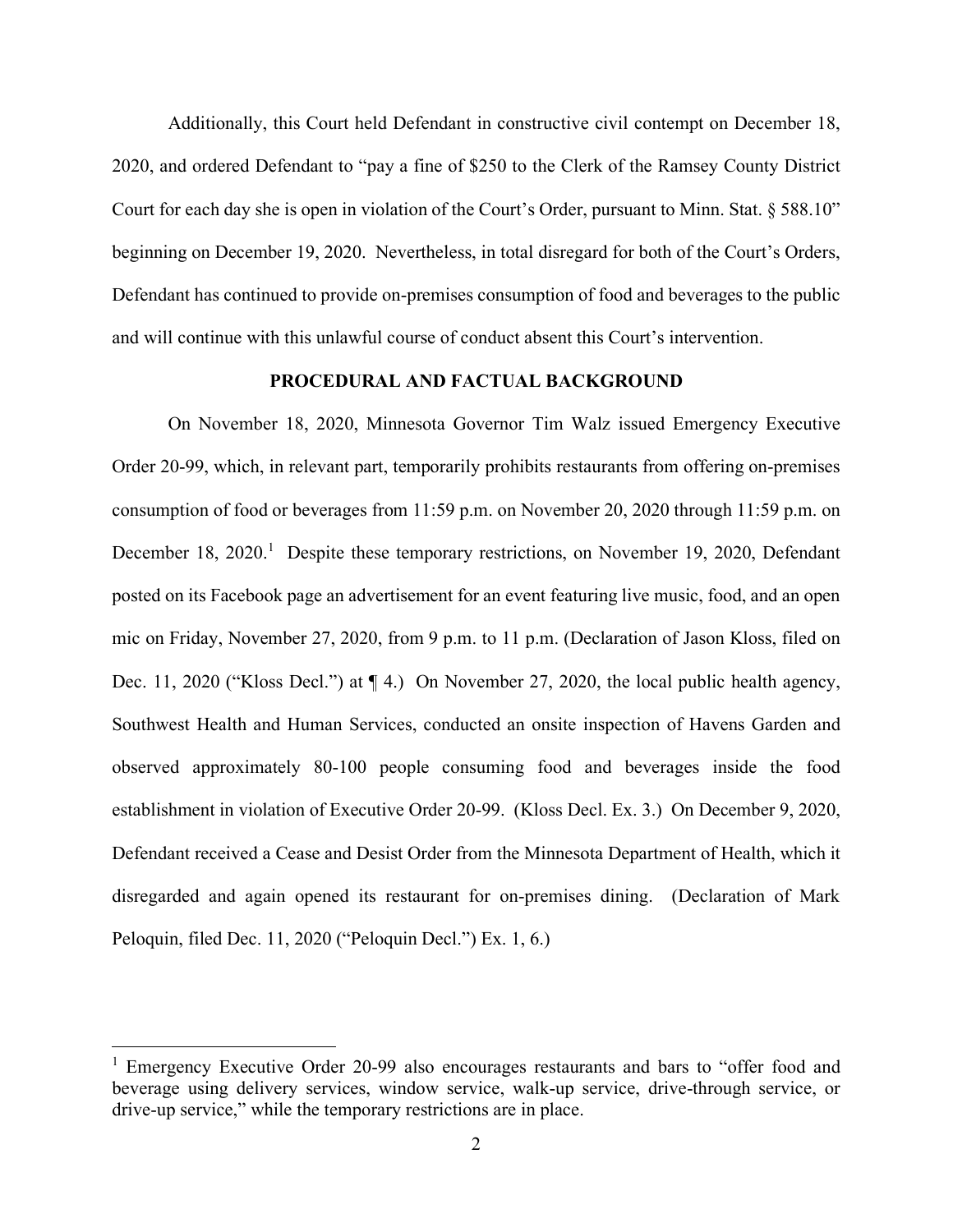Consequently, on December 11, 2020, the State filed an enforcement action against Defendant and brought a Motion for Temporary Restraining Order and Temporary Injunction to enjoin Defendant from opening its restaurant for on-premises dining to the public in further violation of Executive Order 20-99. The next day, December 12, 2020, the Court granted the State's motion and issued a TRO that provided:

Effective from the date of this Order, Defendant is prevented, restrained, and enjoined from taking any action violating Executive Order 20-99, including but not limited to offering on-premises consumption services at its food and beverage establishment.

Defendants shall fully comply with Executive Order 20-99 and any future Executive Orders that apply to restaurants, bars, or food and beverage establishments issued by the Governor, approved by the Executive Council, and filed in the Office of the Secretary of State in accordance with Minnesota Statutes Chapter 12.

(Dec. 11, 2020 TRO at 6.) The Lyon County Sheriff's Office personally served Defendant with

the TRO on December 14, 2020, at 10:50 a.m. (Second Declaration of Kaitrin Vohs, filed Dec.

15, 2020 ("Sec. Vohs Decl." Ex. 2.)

Following a hearing that occurred on December 16, 2020, this Court issued an Order for Temporary Injunction. (Dec. 16, 2020 Order for Temporary Injunction.) The Order for Temporary Injunction provided that "Defendant is prevented, restrained, and enjoined from taking any action violating Executive Order 20-99, including but not limited to providing on-site consumption services at its food and beverage establishment." (*Id.* at 10.) Additionally, this Court ordered that "Defendant shall fully comply with Executive Order 20-99 and any future Executive Orders that apply to restaurants, bars, or food and beverage establishments issued by the Governor, approved by the Executive Council, and filed in the Office of the Secretary of State in accordance with Minnesota Statutes Chapter 12." (*Id.*) This Court additionally ordered an Order to Show Cause Hearing to take place on Friday, December 18, at 1:30 p.m. (*Id.* at 11.)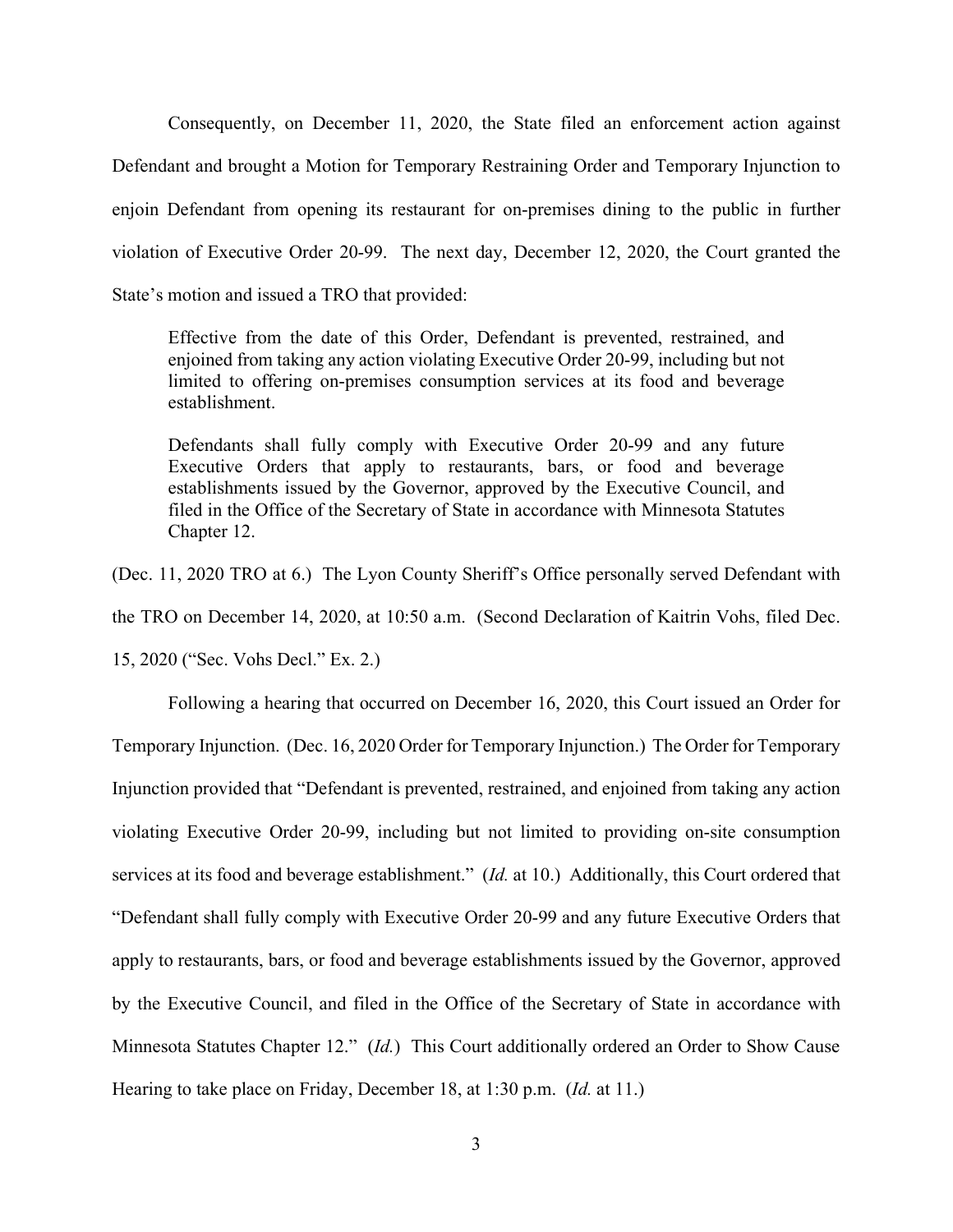On December 16, 2020, Governor Walz issued Emergency Executive Order 20-103, which modified Paragraph 7.c of Emergency Executive Order 20-99 to allow on-premises consumption of food, beverages, or tobacco products for outdoor service. (Third Declaration of Kaitrin Vohs ("Third Vohs Decl.) at Ex. 1.) Executive Order 20-103 did not modify Executive Order 20-99's prohibition against on-premises consumption of food and beverages for indoor service. (*Id.*)

On December 18, 2020, this Court held a hearing on the Order to Show Cause directed at Defendant. (Dec. 18, 2020 Order for Civil Contempt at 1.) Based upon the failure of Defendant to comply with the terms of the Court's December 12 and 16, 2020 Orders, the Court found Defendant to be in constructive civil contempt. (*Id.* at 4.) Beginning on December 19, 2020, Defendant was ordered to pay a fine of \$250 to the Clerk of the Ramsey County District Court for each day she is open in violation of the Court's Order, pursuant to Minn. Stat. § 588.10. (*Id.* at 4- 5.)

Despite this Court's conclusion that Defendant position to defy the Court's Orders are "illinformed and dangerous to Minnesotans" (Dec. 18, 2020 Order for Civil Contempt at 4.), Defendant has continued to operate its food and beverage establishment for indoor on-premises consumption of food and beverage to the public. (Third Declaration of Jason Kloss ("Third Kloss Decl.") ¶¶ 3-5; Third Declaration of Mark Peloquin ("Third Peloquin Decl.") Ex. 1-4.) Furthermore, Defendant has fundraised at least \$39,286 from 620 givers, allowing Defendant to continue to operate its food and beverage establishment in violation of Executive Order 20-99 and this Court's Orders, even with the \$250 daily fine imposed by this Court. (Third Peloquin Decl., Ex. 5.) Defendant set a fundraising goal of \$100,000 to continue defying this Court's orders. (*Id.*)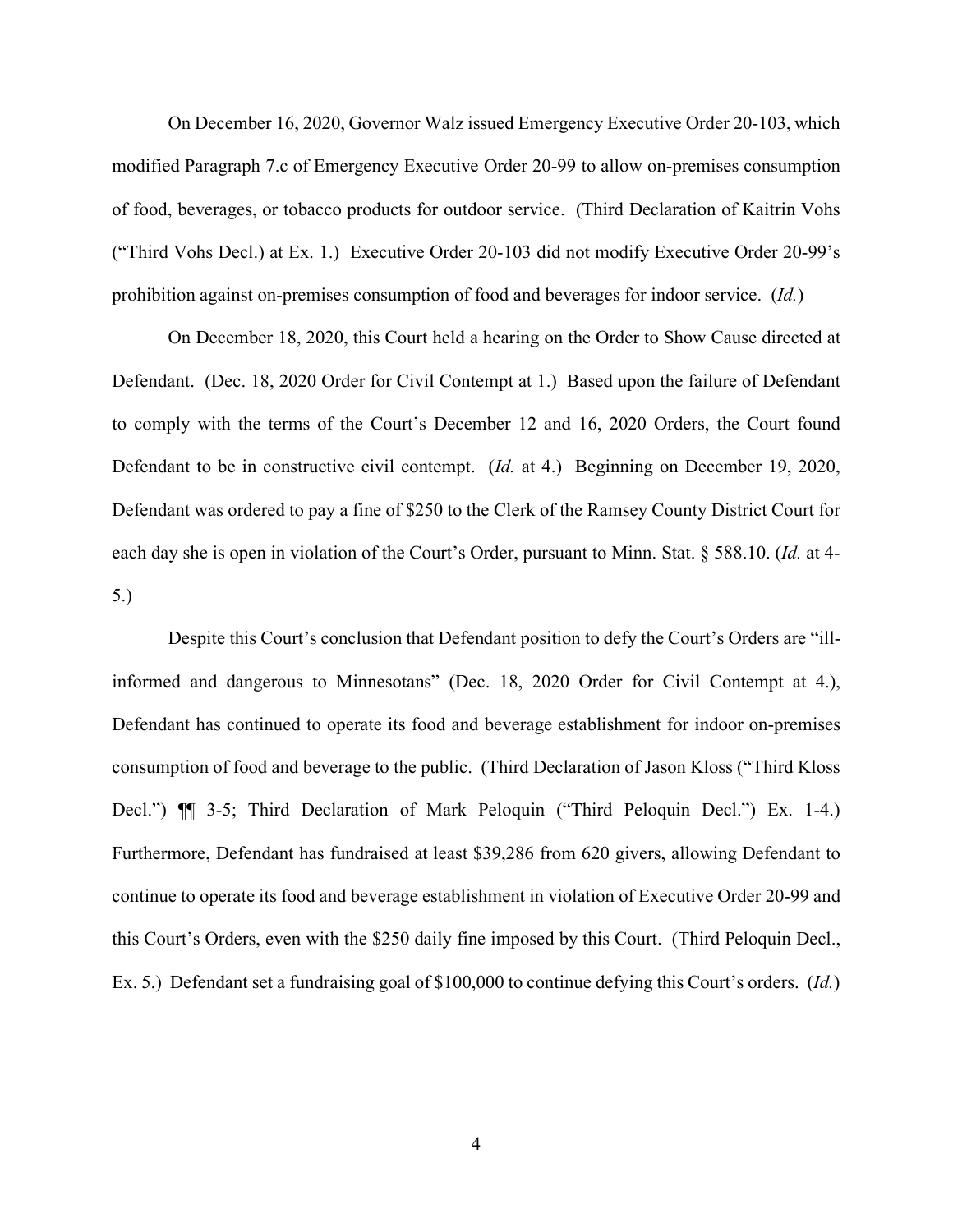Defendant has not announced any changes to their restaurant or service but has repeatedly represented that Havens Garden will remain open for indoor dining, in violation of this Court's Orders and at great risk to the health and safety of Minnesotans. (Third Kloss Decl. ¶¶ 3-5; Third Peloquin Decl. Ex. 1-4.) As a result, the State brings this Expedited Motion for Further Contempt Sanctions to ensure Defendant fully and completely complies with the Court's December 16, 2020 Order for a Temporary Injunction and the December 18, 2020 Order for Civil Contempt.

#### **ARGUMENT**

## **I. THE COURT SHOULD SCHEDULE A HEARING ON THE MOTION FOR FURTHER CONTEMPT SANCTIONS.**

Upon the evidence taken at the Order to Show Cause hearing pursuant to section 588.09:

the court or officer shall determine the guilt or innocence of the person proceeded against and, if the person is adjudged guilty of the contempt charged, the person shall be punished by a fine of not more than \$250, or by imprisonment in the county jail, workhouse, or work farm for not more than six months, or by both.

Minn. Stat. § 588.10; *see also* Minn. Stat. § 588.04(a) (providing the Court "may commit the [contemnor] to jail, impose a fine, or both, and make such order thereupon as the case may require"); Minn. Stat. § 588.02 (providing that for constructive contempt, "it must appear that the right or remedy of a party to an action . . . was defeated or prejudiced by [the contemnor] before the contempt can be punished by imprisonment or by a fine exceeding \$50.").

The purpose of the Court's civil contempt power is to provide it "with the means to enforce its orders." *Erickson v. Erickson*, 385 N.W.2d 301, 304 (Minn. 1986). A court's order and findings of civil contempt should be designed to induce future compliance. *Mahady v. Mahady*, 448 N.W.2d 888, 890 (Minn. Ct. App. 1989) (recognizing "civil contempt is said to give the contemnor the keys to the jail cell, because compliance with the order allows him to purge himself and end the sanction."). A district court has "inherently broad discretion" to hold a person in contempt if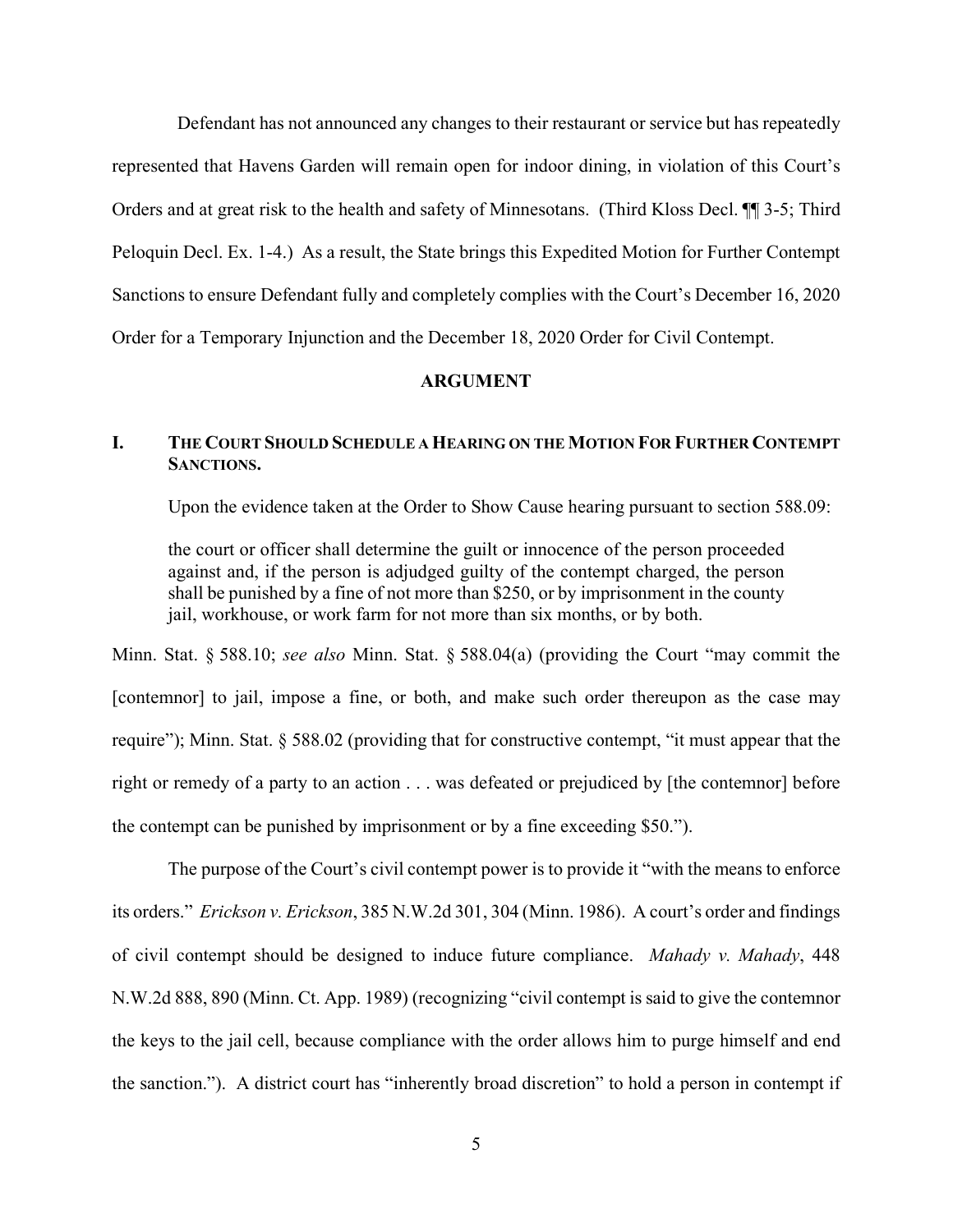that person acted "contumaciously, in bad faith, and out of disrespect for the judicial process." *Erickson*, 385 N.W.2d at 304 (citation omitted). And the Minnesota Supreme Court has recognized that:

If the duty [to be performed] is one specifically defined by a proper decree of the court, it must be free to compel performance by methods which are speedy, efficient, and sufficiently flexible to meet the problem at hand.

*Hopp v. Hopp*, 156 N.W.2d 212, 216 (Minn. 1968) (stating further that the judge's responsibilities should not be frustrated by "delay and formalism").

Additionally, a court's contempt power exists independent of the statutory authority provided in Minnesota Statutes Chapter 588. *In re Cary*, 206 N.W. 402 (Minn. 1925); *accord State v. Sports & Health Club, Inc.*, 392 N.W.2d 329, 336 (Minn. App. 1986) ("The power to punish for contempt is an inherent power of constitutionally created courts in Minnesota" and "exists independent of the contempt statutes"). Thus, for example, the trial court has broad discretion to impose fines larger than the limits set by Chapter 588 "to induce compliance with its lawful order." *Sports & Health Club, Inc.*, 392 N.W.2d at 336. That discretion includes holding even nonparties in contempt when such nonparties flagrantly disregard court orders. *Bowman v. Bowman*, 493 N.W.2d 141, 144 (Minn. Ct. App. 1992) (holding that corporate officer of nonparty corporation that ignored a lawful subpoena could be held in contempt and upholding an award of attorney fees).

Thus, as described more fully below, upon finding Defendant's conduct constitutes constructive civil contempt, the Court has broad and flexible contempt powers to induce compliance with its December 16 and 18, 2020 Orders, which includes the imposition of monetary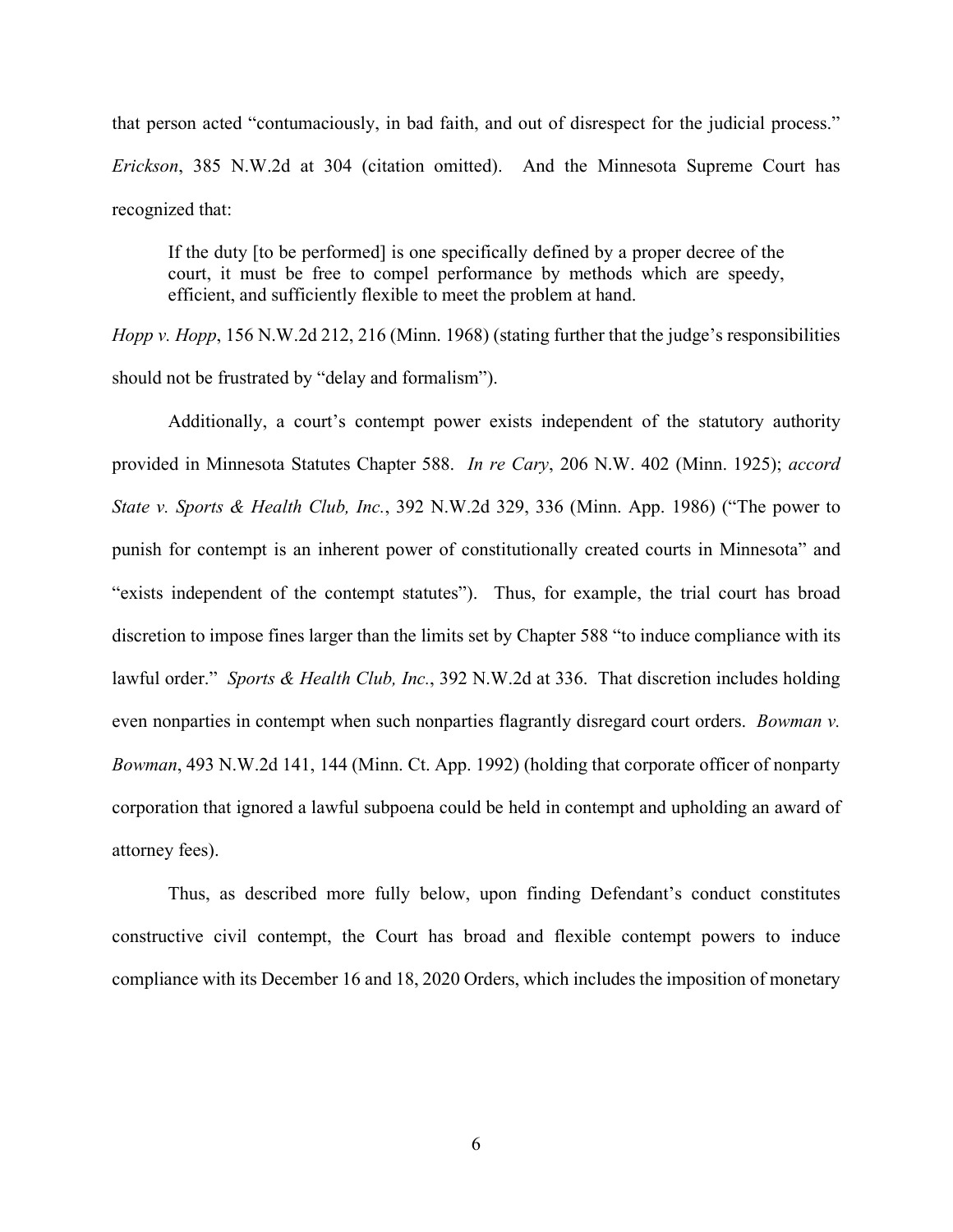fines for each occurrence of violations of the orders, [2](#page-6-0) conditional confinement until compliance assured, $3$  as well as indemnity and the payment of costs and attorney fees incurred by the State. $4$ 

## **A. Defendant's Purposeful Disobedience of the Court's December 16 and 18, 2020 Orders Constitutes Constructive Civil Contempt.**

Defendant has knowingly and repeatedly disobeyed this Court's December 16, 2020 Order for Temporary Injunction and the December 18, 2020 Order for Civil Contempt. The December 16, 2020 Order provides "Defendant is prevented, restrained, and enjoined from taking any action violating Executive Order 20-99, including but not limited to providing on-site consumption services at its food and beverage establishment." (Dec. 16, 2020 Order for Temporary Injunction at 10.) Additionally, the Court ordered that, beginning on December 19, 2020, Defendant shall pay a fine of \$250 to the Clerk of the Ramsey County District Court for each day she is open in violation of the Court's Order, pursuant to Minn. Stat. § 588.10. (Dec. 18, 2020 Order for Civil Contempt at 4-5.)

The Temporary Injunction was personally served on Defendant's manager, Larvita McFarquhar, on December 17, 2020 (Certificate of Service of Deputy Sheriff Brandon Coens, dated Dec. 17, 2020.) Additionally, Ms. McFarquhar was present at the December 18, 2020 Order to Show Cause hearing when this Court found Defendant in contempt of court. Nevertheless, Ms. McFarquhar has remained open for business as usual and has repeatedly represented her intention to defy this Court's Orders. (Third Kloss Decl. ¶¶ 3-5; Third Peloquin Decl. Ex. 1-4.) Defendant has made no effort to disguise its contempt of this Court's Order. Thus, the State has established

<span id="page-6-0"></span><sup>2</sup> *See, e.g.*, Minn. Stat. § 645.24; *Sports & Health Club, Inc.*, 392 N.W.2d at 336-37.

<span id="page-6-1"></span><sup>3</sup> *See, e.g.*, Minn. Stat. § 588.12.

<span id="page-6-2"></span><sup>4</sup> *See, e.g.*, Minn. Stat. § 588.11.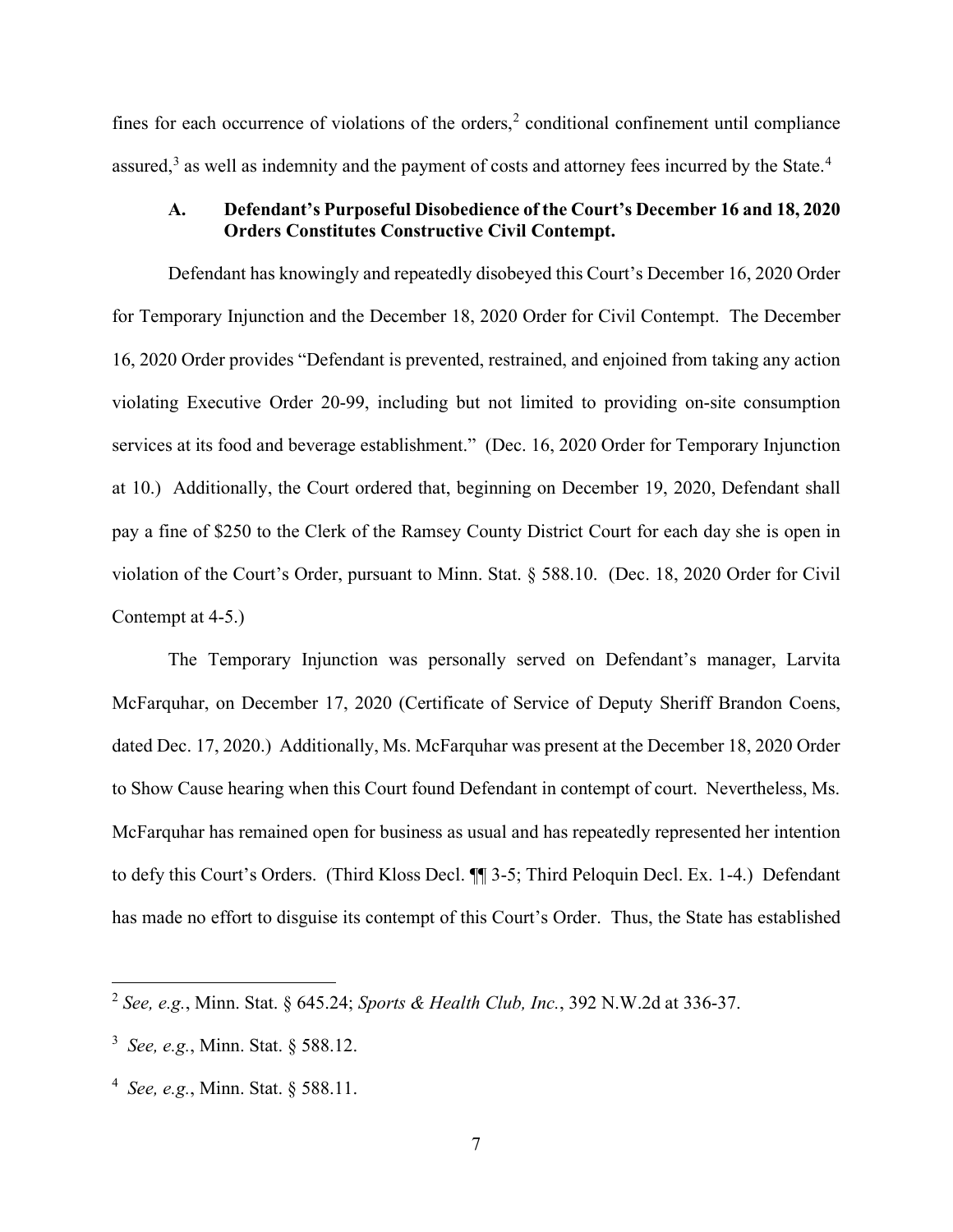by a preponderance of the evidence that Defendant has contemptuously disobeyed the Court's December 16 and 18, 2020 Orders, requiring the imposition of fines and the Court's issuance of a second Order for Contempt to ensure future compliance. *See* Minn. Stat. § 588.01, subd. 3(3) (providing that disobedience of a lawful court order constitutes constructive civil contempt).

In addition to a second Order for Contempt to ensure future compliance, Defendant requests that the Court order Defendant to pay a fine of \$250 for each day Havens Garden has been open in violation of the Court's Order, beginning on December 19, 2020. (*See* Dec. 18, 2020 Order for Civil Contempt.) Defendant has failed to certify compliance with the Court's Order and was open in violation of the Court's Order at least on December 21, December 22, December 23, and December 28, 2020. (Third Kloss Decl. ¶¶ 3-5; Third Peloquin Decl. Ex. 1-4.)

## **B. An Order Imposing Further Contempt Sanctions is Necessary to Induce Future Compliance.**

Because Defendant's unlawful and ongoing conduct constitutes civil constructive contempt, the Court has broad and flexible authority to issue a Contempt Order to induce future compliance with its December 16 and 18, 2020 Orders, including: (1) the imposition of monetary sanctions, including fines for each and every violation of the Court's Orders, indemnity, and the payment of the costs and attorney's fees incurred by the State in bringing this Motion; (2) imprisonment until compliance is assured; or (3) both. *See* Minn. Stat. § 588.10.

Moreover, to impose a fine greater than \$50 or impose imprisonment for civil constructive attempt, "it must appear that [the State's] right or remedy to [its] action or special proceeding was defeated or prejudiced" by Defendant's contempt. Minn. Stat. § 588.02. Here, this is easily established. The temporary injunctive relief the State secured in its motion for temporary injunction has been prevented through Defendant's willful noncompliance with the Court's Order for Temporary Injunction and Order for Civil Contempt. Each day that Defendant opens for on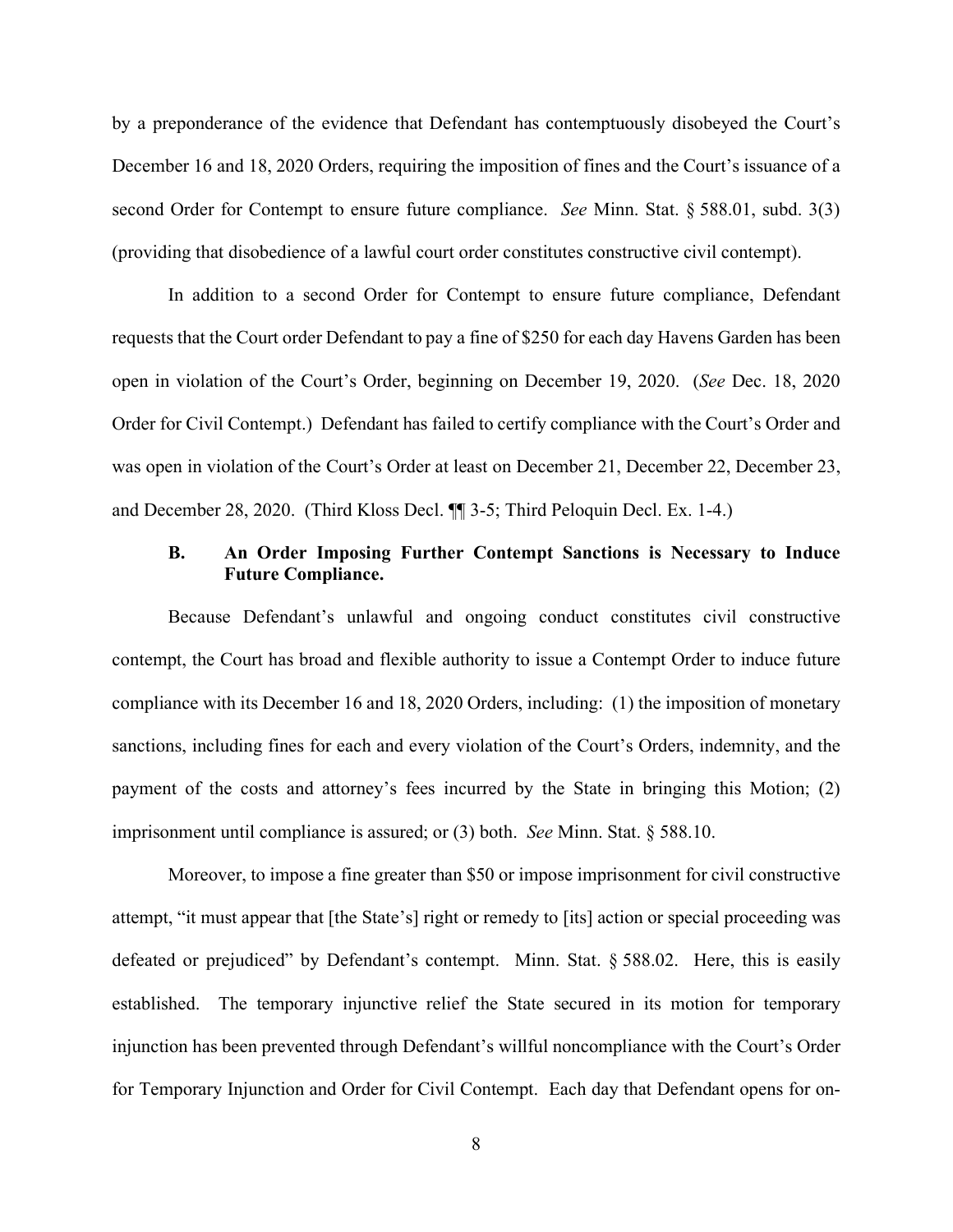premises dining in violation of the Court's December 16 and 18, 2020 Orders and Executive Order 20-99, the State is not only being prejudiced but the health and safety of Minnesotans is being irreparably harmed. Thus, significant monetary sanctions in excess of \$50, as well as well as any other conditions deemed appropriate by the Court, are options the Court may impose to secure future compliance of the December 16 and 18, 2020 Orders.

### **1. Securing Future Compliance through Monetary Fines and Sanctions.**

One way a court may induce future compliance of its orders is by fining the contemnor. As described above, although Minn. Stat. § 588.10 provides that fines may not exceed \$250, the Court has inherent authority to craft a larger fine for each and every occurrence of a violation in order to induce compliance. *See, e.g.*, *Sports & Health Club, Inc.*, 392 N.W.2d at 336-37 (upholding trial court's imposition of \$300 fine per day until contemnor complies with order did not violate section 588.10); *see also* Minn. Stat. § 645.24 (providing that when a penalty is provided for the violation of a law, such penalty "shall be construed to be for each such violation"). Thus, in its Contempt Order the Court may exercise its discretion by imposing a daily fine greater than \$2[5](#page-8-0)0 per day in order to induce compliance with its December 16 and 18, 2020 Orders.<sup>5</sup>

While it is solely within the Court's discretion to determine the appropriate penalty to impose in any contempt order, the State is concerned that the current monetary fines are insufficient to ensure Defendant's compliance with the Court's December 16 and 28, 2020 Orders. Defendant has repeatedly represented that Havens Garden is currently open for indoor dining and

<span id="page-8-0"></span> $5$  Chapter 588 further provides that a court may order the person guilty of contempt to indemnify the aggrieved party for actual losses or injury caused by the contempt and to satisfy the party's costs and expenses, including reasonable attorney fees incurred in the prosecution of such contempt. Minn. Stat. § 588.11; *Hanson v. Thorn*, 636 N.W.2d 591, 593-94 (Minn. Ct App. 2001) (attorney fees themselves support a finding of actual loss or injury for the purpose of Minn. Stat. § 588.11).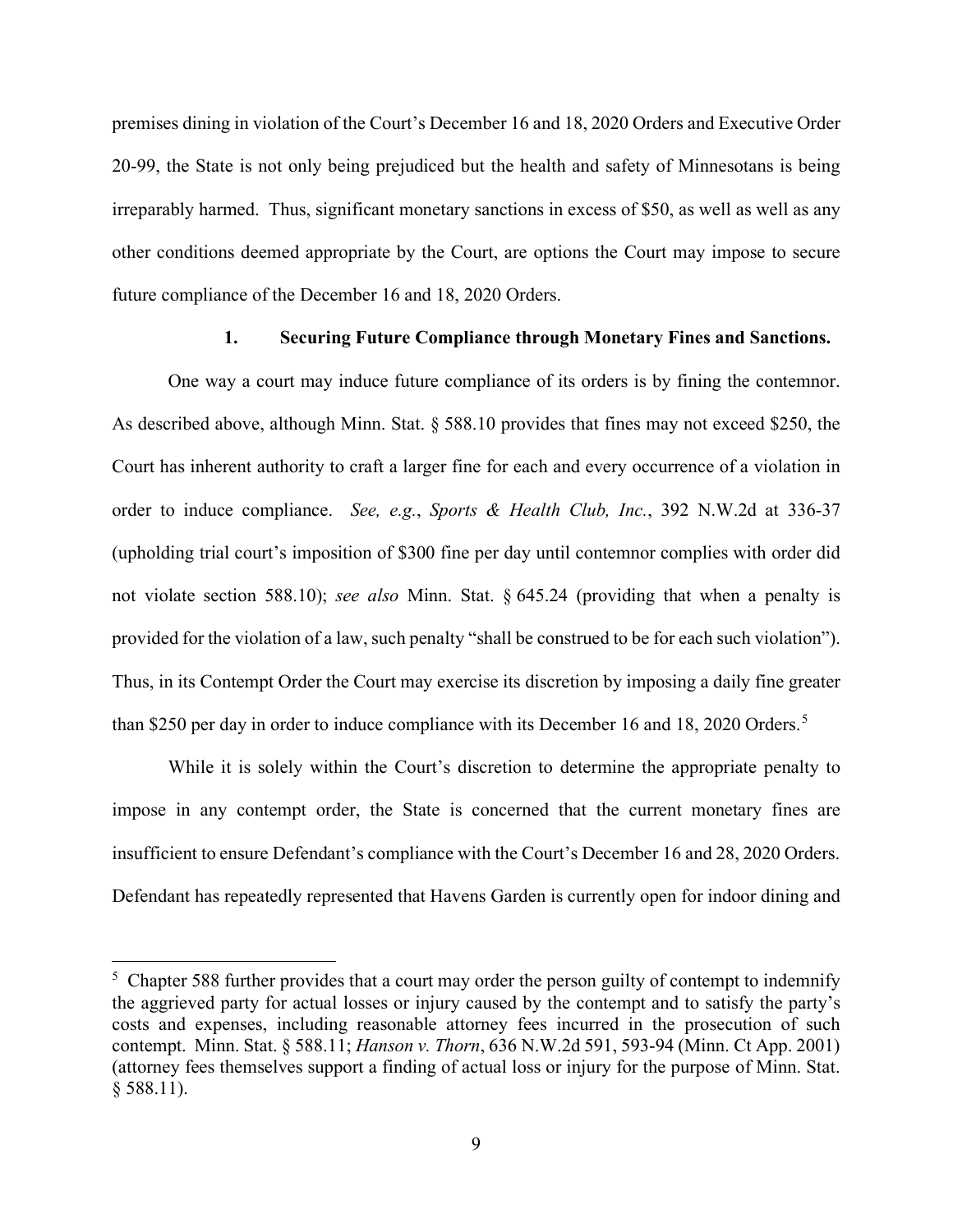will remain open for indoor dining. (Third Peloquin Decl. Ex. 1-4.) Defendant has fundraised at least \$39,286 from 620 givers, allowing Defendant to remain open for indoor dining in violation of the Court's Orders and Executive Order 20-99 until at least until January 10, 2021, the date when the current restrictions in Executive Order 20-99 are scheduled to expire, with little to no consequence. (Third Peloquin Decl. Ex. 5.) For these reasons, the Department requests that this Court use its inherently broad contempt discretion to substantially increase the current monetary fines of \$250 per day that Defendant remains open for indoor dining<sup>[6](#page-9-0)</sup>, in order to ensure Defendant's compliance with the December 16 and 18, 2020 Orders and Executive Order 20-99.

### **2. Securing Future Compliance through Other Conditions.**

The Department is not seeking conditional confinement of the Defendant for its constructive contempt at the present time. Nonetheless, the Department notes that the Court has statutory authority to secure compliance through conditional confinement "[w]hen the contempt consists in the omission to perform an act which is yet in the power of the person to perform," and confinement for such contempt may end whenever the confined person performs the required act. Minn. Stat. § 588.12. Defendant has been ordered by the Court to close to the public for onpremises consumption of food and beverages. Nevertheless, in defiance of the December 16 and 18, 2020 Orders, Defendant has not closed Havens Garden for indoor dining, despite being able to do so, by and through Ms. McFarquhar. Thus, the Court, in its discretion, has authority to induce

<span id="page-9-0"></span> $6$  Defendant has raised nearly \$40,000 through crowdfunding thus far. If Defendant remains open in violation of the Court's Orders and Executive Orders 20-99 and 20-101 until January 10, 2021, Defendant already has sufficient funding available to pay a daily fine up to \$3,333 with little to no consequence. Any monetary fine must be substantial to ensure Defendant's compliance with the Court's Orders.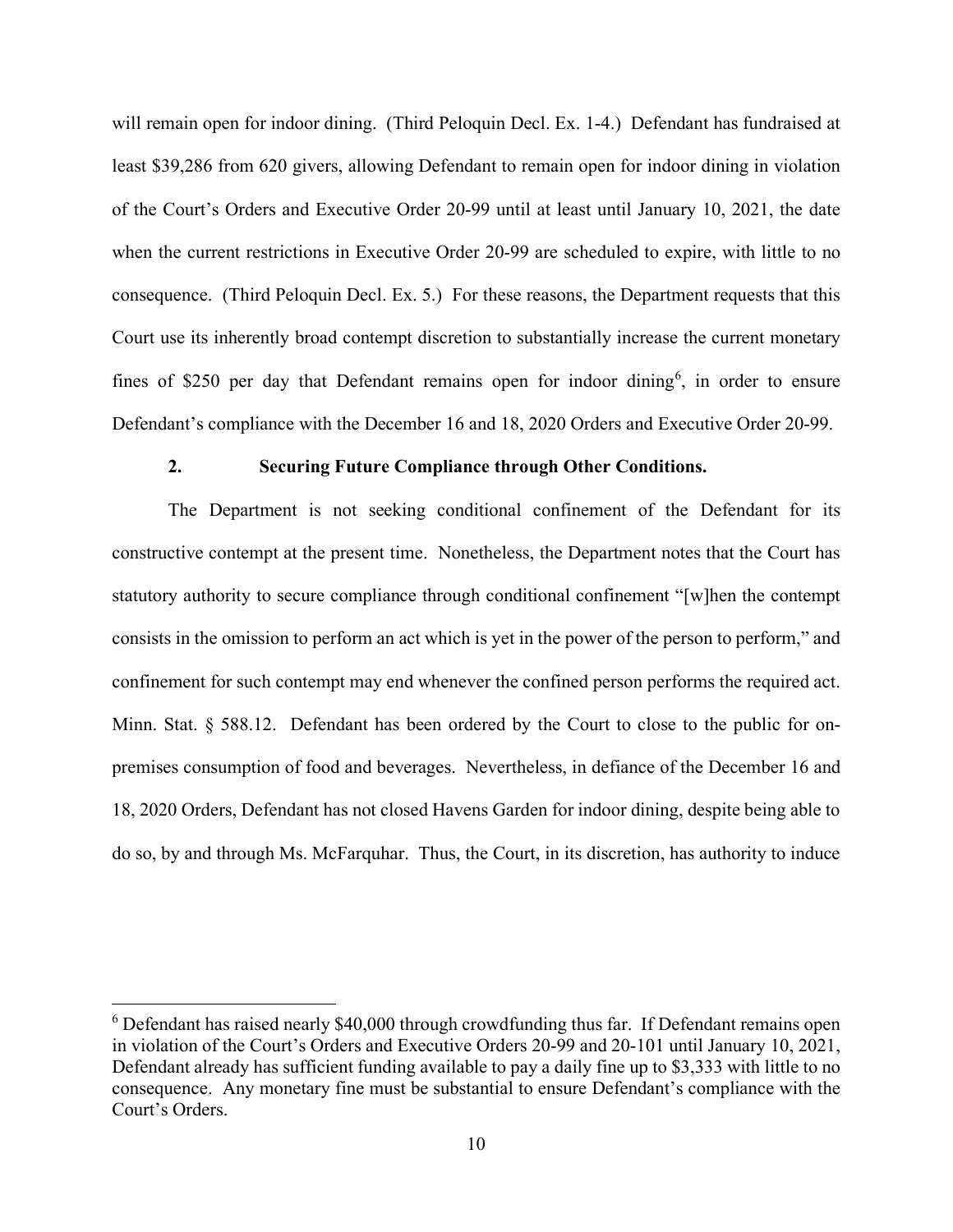future compliance of its December 16 and 18, 2020 Orders through the conditional confinement of Defendant's manager Larvita McFarquhar.<sup>[7](#page-10-0)</sup>

In *Hopp*, the Minnesota Supreme Court established an eight-factor test which further clarified when confinement is appropriate for civil contempt. *See Hopp*, 156 N.W.2d at 216-17. As explained below, the State has met all eight *Hopp* factors required for the potential use of conditional confinement as a remedy for Defendant's civil contempt.

The first four *Hopp* factors have already been established.<sup>[8](#page-10-1)</sup> This Court has already found that it has subject matter jurisdiction over this case, and thus meets the first *Hopp* factor. (TRO at 3.) The Order for a Temporary Injunction clearly directed Defendant and its officers to comply with Executive Order 20-99 by not providing on-site consumption services at its food and beverage establishment, thus meeting the second *Hopp* factor. (Dec. 16, 2020 Order for Temporary Injunction, at 10.) Additionally, the December 18, 2020 Order clearly ordered that Defendant shall pay a fine of \$250 to the Clerk of the Ramsey County District Court for each day she is open in violation of the Court's Order, pursuant to Minn. Stat. § 588.10. Service of the Order for Temporary Injunction was effective on December 17, 2020 at 2:58 p.m. and made upon Defendant's manager Larvita McFarquhar, so Defendant has had a reasonable amount of time to comply with the Order, thus meeting the third *Hopp* factor. (Certificate of Service, filed on December 17, 2020.) And finally, the State's Motion for Contempt and this Memorandum is its

<span id="page-10-0"></span><sup>7</sup> *See supra* note 8, explaining that Defendant's corporate officers are subject to contempt powers of the Court.

<span id="page-10-1"></span><sup>8</sup> The first four *Hopp* factors include: (1) that the ordering court had jurisdiction of the subject matter and the person; (2) that the decree of the court clearly defined the acts to be performed by a party to the proceedings; (3) that the party directed to perform had notice of the court's decree and reasonable time within which to comply; and (4) that the party adversely affected by the alleged failure of the directed party to comply has applied to the court for aid in compelling performance. *Hopp*, 156 N.W.2d at 216.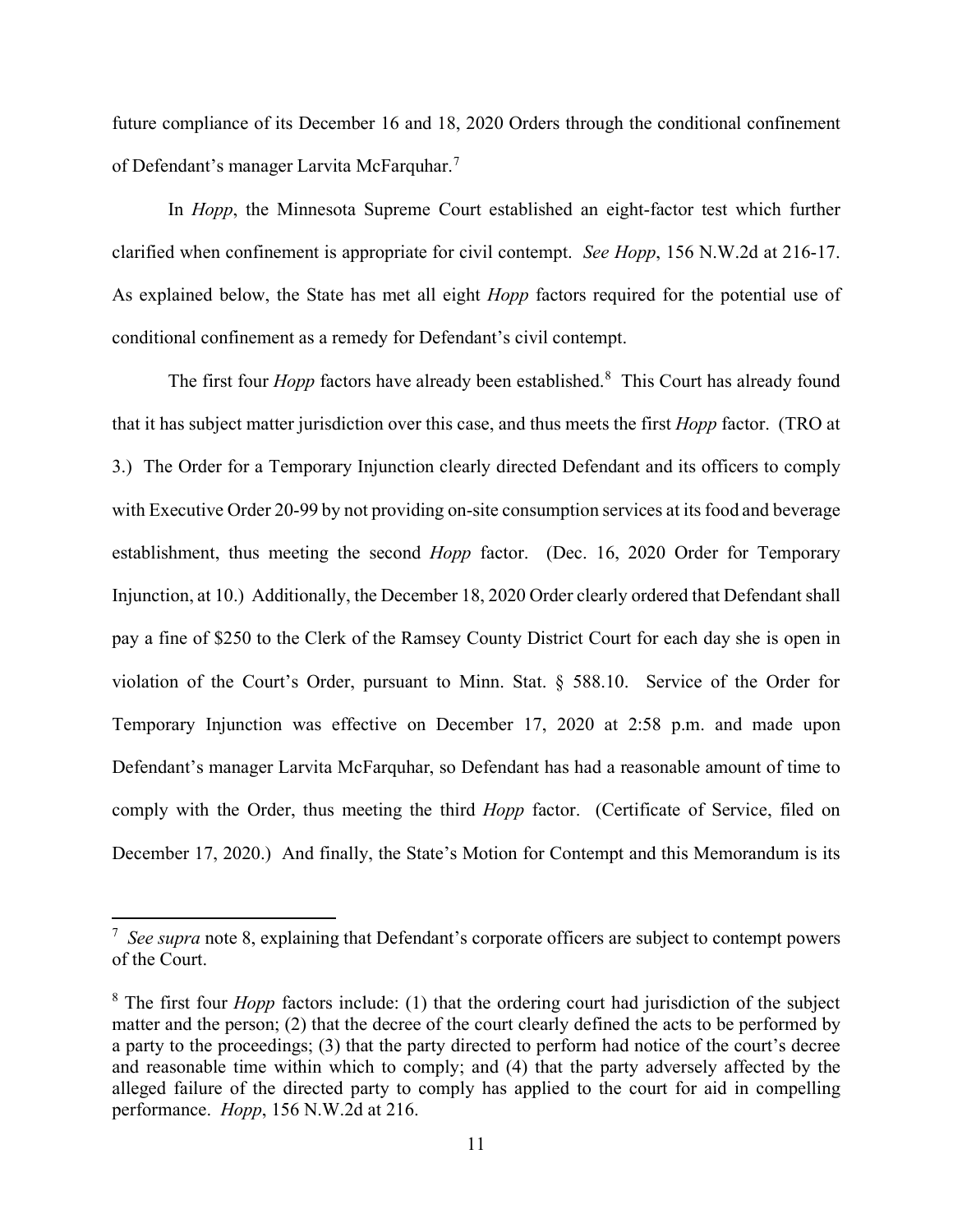"application to the court for aid in compelling performance, giving specific grounds for complaint," and meeting the fourth *Hopp* factor.

The four remaining *Hopp* factors will be met following the hearing that the State has requested take place as soon as practicable.<sup>[9](#page-11-0)</sup> Additionally, Defendant was provided an opportunity to show compliance or reasons for a failure to comply during the December 18, 2020 Order to Show Cause hearing. Upon questioning by the Court, Ms. McFarquhar said that she would not be complying with the Court's Orders or Executive Orders 20-99 or 20-101. (Dec. 18, 2020 Order for Civil Contempt, at 2.) As a result, this Court formally determined Defendant to be in constructive civil contempt. (*Id.* at 4.)

Defendant has represented that it not only has failed to comply with the Court's Orders, but that it has no intention of complying with the Court's Orders in the future. (*Id.* at 2.) The conditional confinement of Defendant's manager, Ms. McFarquhar would be reasonably likely to obtain Defendant's compliance because Ms. McFarquhar has the authority to open and close Defendant's restaurant for on-premises dining. (*Id.* at 4.) Because Defendant has failed to comply with the Order, and Defendant's manager's conditional confinement is likely to lead to its compliance with the Order, the conditional confinement of Ms. McFarquhar meets the sixth *Hopp* factor. Also, because Ms. McFarquhar is capable of opening and closing the restaurant for on-

<span id="page-11-0"></span><sup>&</sup>lt;sup>9</sup> The remaining four *Hopp* factors include: (5) that a hearing was conducted and at such hearing the party charged with nonperformance was given an opportunity to show compliance or reasons for a failure to comply; (6) that the court (after such a hearing) formally determines whether there was a failure to comply with the order and, if so, whether conditional confinement is reasonably likely to produce compliance fully or in part; (7) that confinement should not be directed to compel a party to do something which he is wholly unable to do; and (8) that when confinement is directed, the party confined should be able to effect his or her release by compliance or, in some cases, by his or her agreement to comply to the best of their ability. *Hopp*, 156 N.W.2d at 216-17.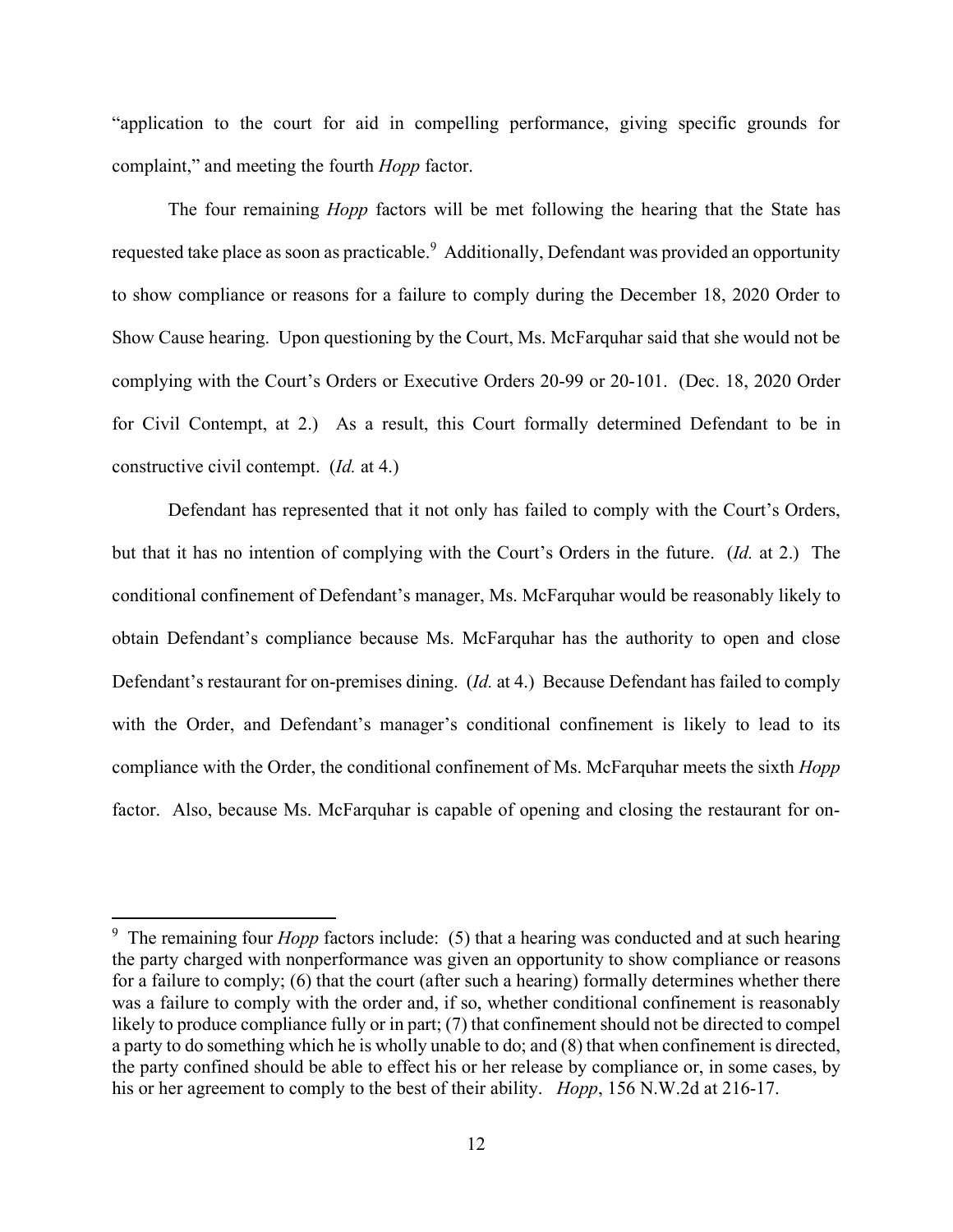premises consumption, (*see id.*), the seventh *Hopp* factor is met. *See Hopp*, 156 N.W.2d at 217 ("[L]ack of ability and lack of willingness are two different things.")

Finally, should Ms. McFarquhar be confined, she should only be conditionally confined for as long as it takes for her to provide reasonable assurances to the Court that Defendant will comply with the December 16 and 18, 2020 Orders, and Executive Orders 20-99 and 20-101. Ms. McFarquhar's ability to affect her own release from confinement in this way satisfies the eighth and final *Hopp* factor. *Id.*

The State wishes to strongly emphasize that it is its sincere hope that the Court will not have to resort to conditional confinement of Ms. McFarquhar or any other of Defendant's officers to ensure future compliance with its Orders. The State is not eager to see any business owner conditionally confined based on their refusal to comply with a court's order requiring compliance with Emergency Executive Order 20-99. Nevertheless, the lawful orders of this Court as well as all other courts throughout Minnesota must be respected and complied with. Indeed, as the United States Supreme Court has recognized, without the court's contempt power to ensure this is the case, the judicial power of Minnesota's courts "would be a mere mockery." *United States v. United Mine Workers*, 330 U.S. 258, 290 n. 56 (1947) ("If a party can make himself a judge of the validity of orders which have been issued, and by his own act of disobedience set them aside, then are the courts impotent, and what the Constitution now fittingly calls the 'judicial power of the United States' would be a mere mockery.").

## **II. AN EXPEDITED HEARING IS REQUIRED TO PROTECT THE HEALTH AND SAFETY OF MINNESOTANS.**

Although Minnesota General Rule of Practice 115.03 usually requires dispositive motions like the State's Motion for Contempt to be filed at least 28 days before the hearing, Rule 115.07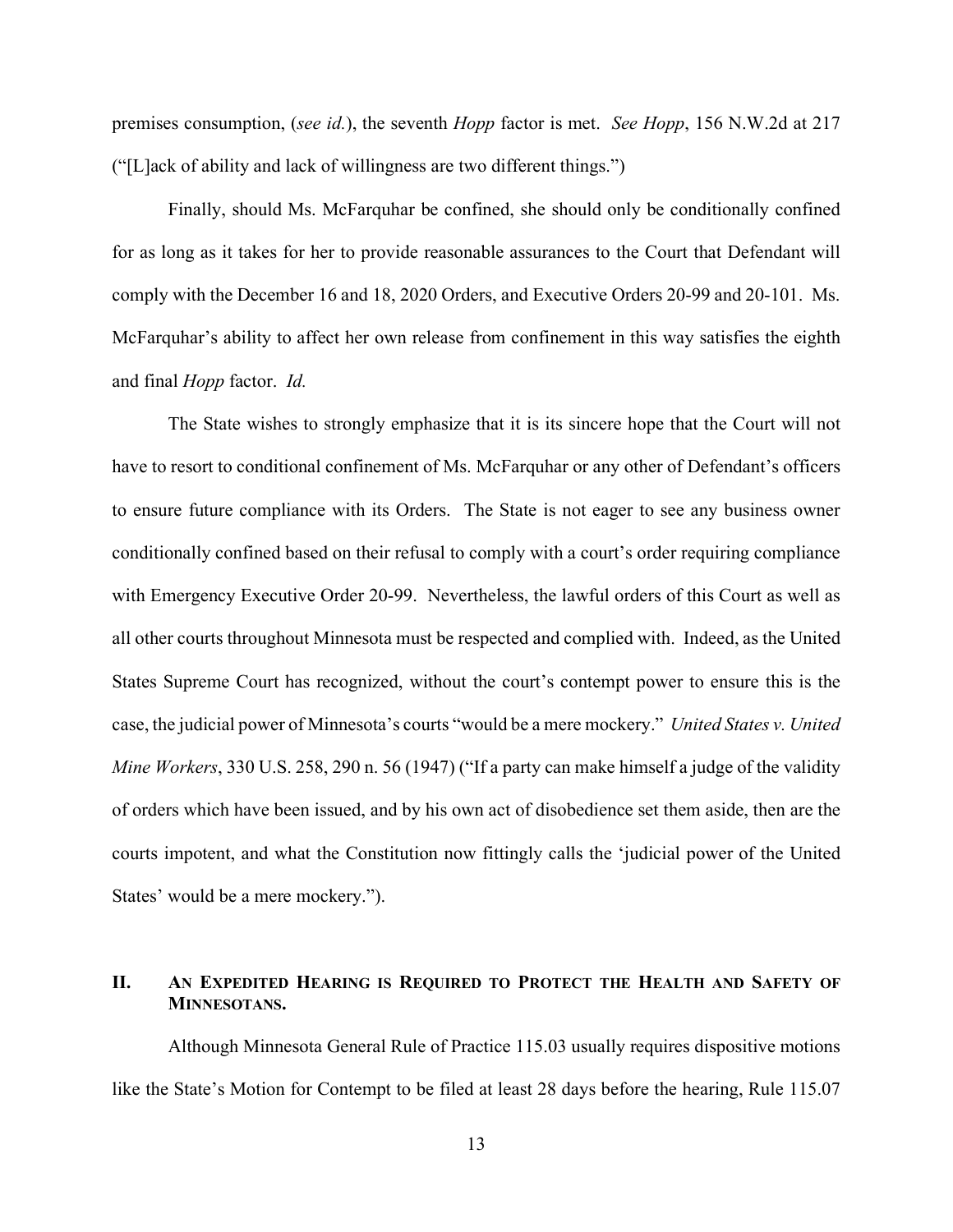encourages the Court to "waive or modify" the timing requirements when "irreparable harm will result absent immediate action by the court," or if "the interest of justice otherwise require." Defendant's brazen conduct necessitates an immediate response.

This Court has already found that Defendant's decision to remain open for indoor onpremises consumption of food and beverage is "ill-informed and dangerous to Minnesotans." (Dec. 18, 2020 Order for Civil Contempt, at 4.) Nevertheless, Defendant has remained open for indoor on-premises dining in clear violation of this Court's Orders of December 16 and 18, 2020, and Executive Orders 20-99 and 20-101.

Defendant's contemptuous conduct must be remedied immediately. The threat that COVID-19 poses to Minnesotans cannot be overstated, and it is with that threat in mind that this Court quickly granted the TRO and Order for Temporary Injunction. Defendant's continued willful violation of both Executive Orders 20-99 and 20-101 and this Court's Orders should not provide Defendant with an extension to continue disobeying the law. *See Hopp*, 156 N.W.2d at 216 (stating that the judge's responsibilities should not be frustrated by "delay and formalism"). Accordingly, the State respectfully requests that the Court waive or modify the time requirements normally applicable under Rule 115 to this motion so that it may be heard and ruled on as expeditiously as possible.